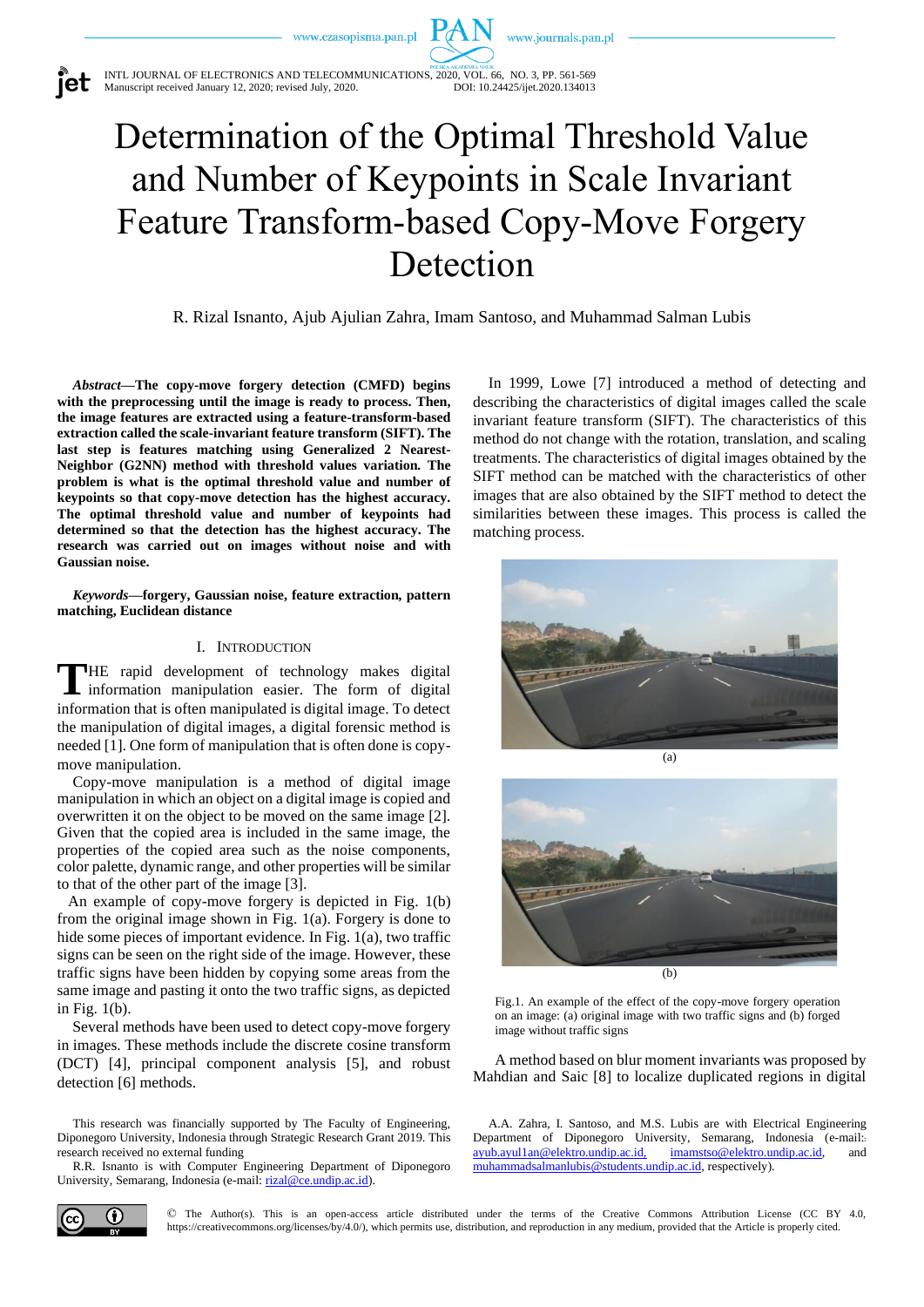

#### 562 R.R. ISNANTO, A.A. ZAHRA, I. SANTOSO, M.S. LUBIS

images automatically. First, one image is divided into several overlapping blocks, where the blur moment invariants are used to represent the blocks. The principal component transform or Karhunen Loeve transform is used to reduce the dimension of the blocks. To perform range queries efficiently, a *k-d* tree is used to analyze the similarity of blocks in multidimensional data. The output of the algorithm is a map of duplicated regions. The proposed method exhibits a high capability of detecting copy-move forgery in an image even when changes such as blur degradation, additional noise, and arbitrary contrast are present in the copied regions [8].

In 2011, Amerini, Ballan, Caldelli, Bimbo, and Serra [9] proposed a new feature matching method called the generalized 2 nearest-neighbor (G2NN) methodd. The SIFT method can be used to obtain the characteristics of an image that is suspected to have undergone the manipulation process. The characteristics obtained from these images are matched between one segment or region and another segment or region in the same image as the G2NN method. The use of this method is expected to produce an accurate copy-move forgery detection (CMFD) algorithm.

This research aimed to determine the optimal threshold value and number of keypoints so that the SIFT-based CMFD has the highest accuracy. This research was conducted on images without and with Gaussian noise. The results of this research are expected to identify the optimum values for both threshold and number of keypoints to obtain the highest level of accuracy in SIFT-based CMFD.

# II. LITERATURE REVIEW

A new method for detecting copy-move forgery was proposed by Li, Li, and Zhu [10]. First, the image is filtered and divided into several overlapping circular blocks. Then the local binary patterns (LBP) is used to extract the circular block features. Subsequently, a comparison of feature vectors is performed and the location of forgery regions determined by tracking the corresponding blocks. The experimental results indicate that this scheme is robust to blurring noise, contamination, JPEG compression, and region flipping and rotation [10,11].

Meanwhile, Fridrich, Soukal, and Lukas [4] conducted an investigation on the CMFD problem. They described an efficient and reliable method to detect copy-move forgery. Their method can successfully detect the parts of the forgery even when the copied area is enhanced and the forged image is saved as a compressed formatted file, i.e., JPEG. The performance of the proposed method on several forged images has been demonstrated in their research [4].

Rinjani and Poovendran [12] utilized two techniques, i.e., DCT and inverse DCT using the row and column reduction method to detect copy-move forgery in an image. In this scheme, the original image is initially divided into some matrices. Then the DCT technique is implemented. Subsequently, the matrices are transformed into some blocks with various dimensions. Finally, the duplicated images are grouped on the basis of the obtained threshold values. This method reduces the complexity of computation related to both cost and time. At the same time, this method increases the efficiency of the processed image [12].

An algorithm with the good CMFD performance was reported by Al-Qershi and Bee Ee [13]. Some features within their category are selected. They achieve a good performance by considering two aspects. First, reducing the complexity, the execution time is reduced as well. This reduction is achieved by utilizing the small sized feature vectors. Second, the robustness of the algorithm against image processing operations is increased by adopting the robustness of the features that are invariant to a wide range of image processing operations [13].

A detailed review of existing CMFD techniques based on both discrete wavelet transform (DWT) and DCT was presented by Mukherjee and Mitra [14]. Their analysis proved that both techniques have advantages and disadvantages. The success of both techniques relies solely on the size of the block, size of the copy-moved region, type of sorting applied, geometrical transformations applied, and amount of compression introduced  $[14]$ .

A hybrid approach was proposed by Ardizzone, Bruno, and Mazzola [15]. Their research compared triangle points with single points or blocks. Points of interest are extracted from the image. Then, on these points, objects are modeled as a set of connected triangles. Subsequently, the triangles are matched according to the shapes of their inner angles, local features, and content color information. Finally, the results are compared using a point-based method and a state-of-the-art block matching method. The results of their research indicated that the proposed method exhibits a good performance in case of simple scenes, where both the number of keypoints and triangles are low. In case of complex scenes, the poor performance of the matching process is influenced by the high number of detected triangles. A similar result can also be obtained by the keypointbased approaches. However, these methods cannot be used when no points of interest are detected, for example, when a homogeneous region is used to hide an object in the image. Moreover, in case of anisotropic deformations, the proposed method can be used in the future [15].

Sharma*,* Abrol, and Devanand [16] investigated the featurebased analysis of copy-paste image tampering detection observation. The results of their research indicated that the proposed model works well for low to moderate levels of copypaste tampering and identifies the tampered area for all of the observed images. The results obtained can be used to enhance the tampering detection process by identifying the most likely cases of possible image tampering and providing the initial verification of the tampered images [16].

A method to implement CMFD with particle swarm optimization (CMFD-PSO) was investigated by Wenchang*,* Fei, Bo, and Bin [17]. The SIFT-based framework integrates and implements the PSO algorithm in this method to generate the values of the customized parameters for image processing, which are used to detecting copy-move forgery. The experimental results show that CMFD-PSO has a good performance. Moreover, CMFD-PSO outperforms SIFT-based methods and can increase the number of true matched keypoints to ensure accurate decisions for region duplication [17].

A fast exploration method for Copy-Move forgery images was proposed by Shin [18]. This method can reduce computational complexity better than conventional methods. In the proposed scheme, the author used a half-block size in spatial domain, rather than use an 8x8 pixel block, frequency algorithm, or exhaustive search method, to reduce computational complexity [18].

The performance of different widely used features for CMFD methods was evaluated by Christlein and Jordan [19].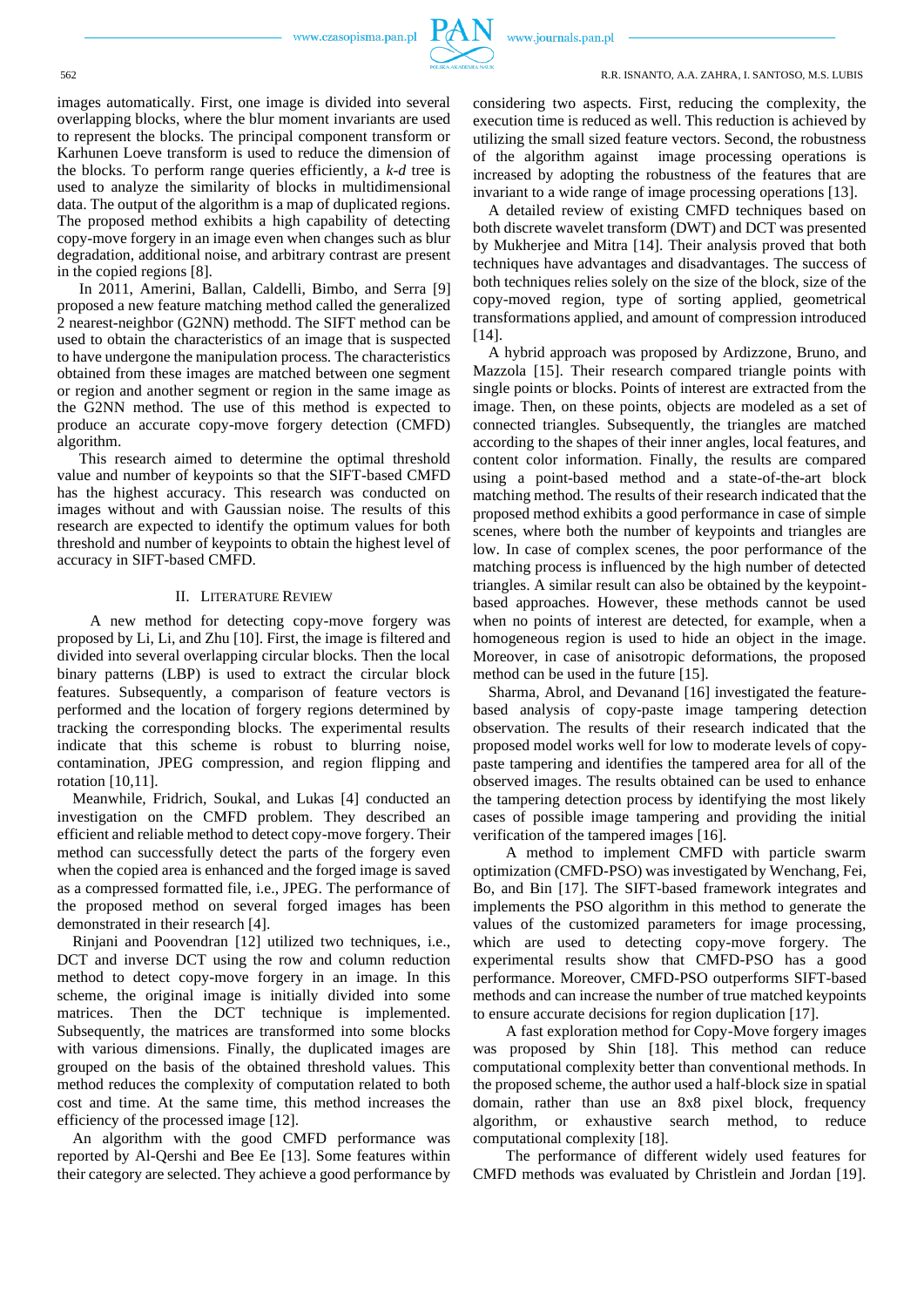

They evaluated the performance of previously proposed feature sets. They observed the 15 most prominent feature sets and analyzed the detection performance on a per-image basis and a per-pixel basis. The results of their experiments showed that the keypoint-based features have a similar performance to the block-based and keypoint-based methods. However, the keypoint-based features are sensitive to low-contrast regions and repetitive content of the image. In this case, the block-based methods can clearly improve the detection results [19].

CMFD using a system based on the color coherence vector was proposed by Ulutas and Ulutas [20]. Their algorithm can detect the forged areas with high accuracy ratios [20]. Other experiments conducted by Farooque and Rohankar [21] focused on various noises and techniques for denoising the color image. The results of their research showed that the method can detect forged region even when the forged image is hidden using Gaussian blurring [21].

A technique based on DWT was proposed by Khan and Kulkarni [3]. In this technique, initially, DWT is applied to the input image to reduce the representation dimension. Afterward, the image is divided into some overlapping blocks. These blocks are sorted. Then, the duplicated blocks are identified using phase correlation based on similarity criteria. This approach drastically decreases the detection time consumed. The results of their experiments indicated that the method is robust to ordinary post-processing operations. However, this method cannot detect the duplicated regions with rotation based on scaled regions and scaled angles [3].

A survey on keypoint-based methods based on various parameters was conducted by Chauhana, Katasb, Jainc, and Thakared [22]. They concluded that SIFT is an efficient technique and can detect forgery in both single and multiple regions of an image. The method obtains good results in case of both geometric transformation, such as translation, rotation, or scaling, and plain copy-move forgery. However, SIFT is invariant to affine transformation, scaling, and rotation. SIFT also exhibits a higher computational efficiency than speeded up robust features (SURF). However, the accuracy of SIFT is lower than that of SURF [22].

Pun, Yuanand, and Bi [23] conducted research on a CMFD scheme using feature point matching and adaptive oversegmentation. The proposed detection scheme integrates both keypoint-based and block-based forgery detection methods. Initially, the proposed algorithm adaptively segments the host image into both irregular and nonoverlapping blocks. Then, from each block regarded as block features, the feature points are extracted. Finally, the block features are matched with other block features to locate the labeled feature points. The experimental results show that the proposed CMFD scheme can achieve better detection results under various challenging conditions, such as JPEG compression, down-sampling, and geometric transformation, than previously existing CMFD schemes [23].

According to Kaur and Dutta [24], several approaches can be utilized to forge digital images. However, the main classes of digital image forgery are enhancing, splicing, morphing, retouching, and copy-move [24].

A method for detecting copy-move forgery was proposed by Ustubioglu*,* Ulutas, Ulutas, and Nabiyev [25]. They claimed that the method can calculate the threshold value automatically.

To analyze the similarity of the blocks, the method uses element-by-element equality between the feature vectors, rather than the cross correlation or Euclidean distance. The method also utilizes the history of compression to determine automatically the threshold value of the current test image automatically. Their experimental results indicated that this method can detect the copied areas using different scenarios and achieve higher accuracy levels and lower false negatives than similar methods [25].

#### III. MATERIALS AND METHODS

# *A. Test Images*

The data that will be tested by the application that we have developed to detect forgery copy-move in digital images consists of 20 input data consisting of 14 images from the MICC-F220 dataset and six images that we made ourselves. From those 20 images, we made 20 images with Gaussian noise, for testing with Gaussian noise. Thus, there are 40 test images used.

# *B. Application Design*

Broadly speaking, the detection process of copy-move forgery on digital images in this application consists of three stages, namely, preprocessing, feature extraction using SIFT, and CMFD using G2NN. Fig. 2 shows the block diagram of these stages.



Fig. 2. Block diagram of the application design

In the preprocessing stage, the test image is resized to 400  $\times$ 300 pixels. This stage aims to accelerate the computational time because the size of the input image is varied and relatively large. Afterward, the RGB image is converted into a gray-level image so that the feature extraction process using the SIFT algorithm can be implemented because the SIFT algorithm can only be applied to gray level image. The processes that occur in this software simulation are shown in more detail in Fig. 3.

The flow diagram of the application software shown in Fig. 3 can be explained as follows: First, the test image is resized and converted into a gray-level image. Moreover, interference in the form of Gaussian noise can be added before the image undergoes the feature extraction process [3]. The addition of Gaussian noise aims to test its effect on the accuracy of CMFD*.*

The next step is the feature extraction stage using the SIFT method. Afterward, the process of selecting the input or the input threshold value *T* is implemented. The threshold values *T* that are available in this software are 0.3, 0.4, and 0.5.

After inputting the threshold value selected, the next step is to choose the minimum number of suitable features. The results of the selection of the minimum number of suitable features are stored in the min\_feat variable. The three choices of min\_feat that are available are min\_feat  $= 2$ , min\_feat  $= 5$ , and min\_feat  $= 10$ .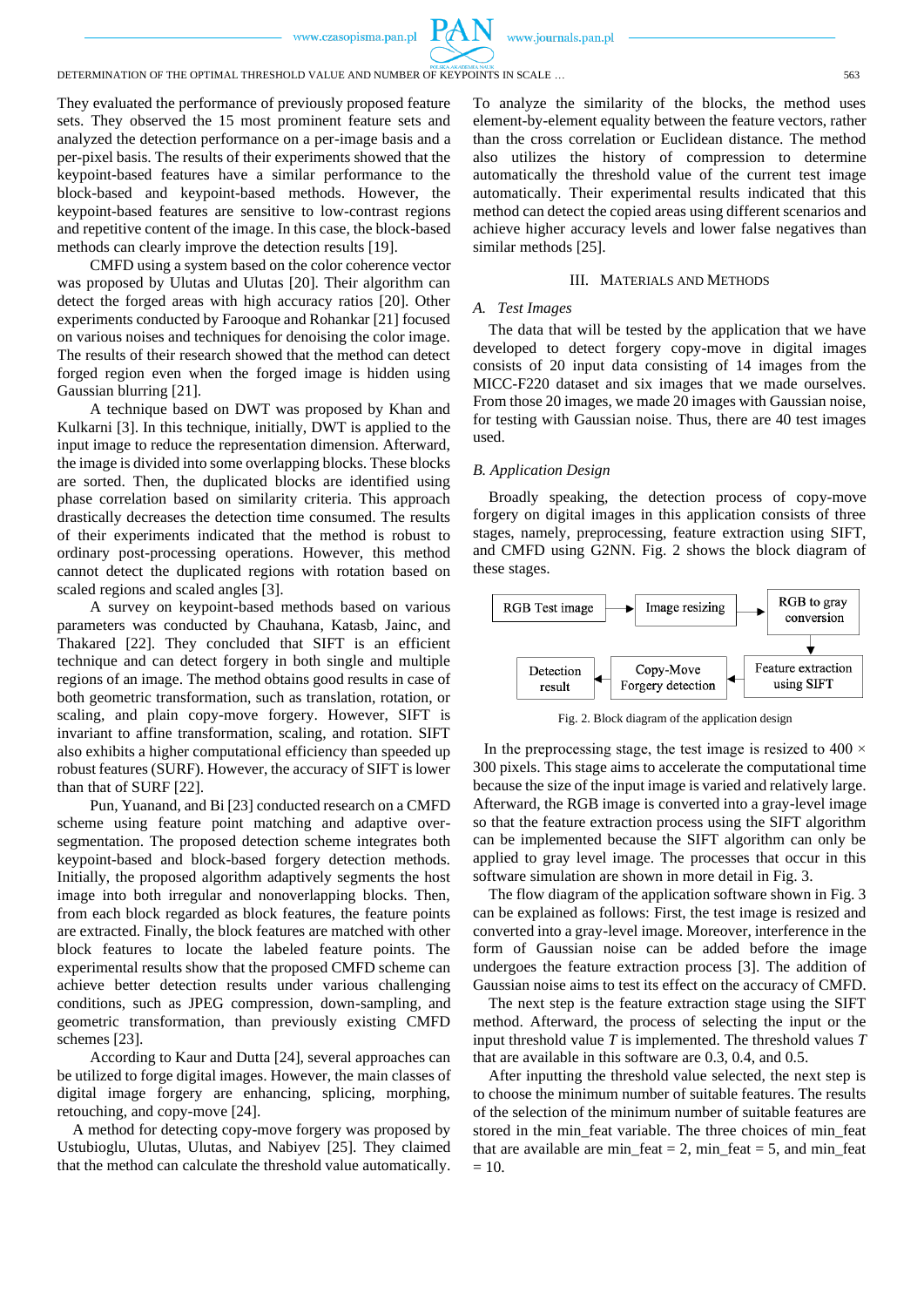#### 564 R.R. ISNANTO, A.A. ZAHRA, I. SANTOSO, M.S. LUBIS

between Gaussian function  $G(x, y, \sigma)$  and input image I  $(x, y, \sigma)$ *σ*), where σ is a constant factor for true scale invariance. After the space scale of the image is obtained, the next step is to calculate the difference of Gaussian (DoG) function [7] from the image using Equation 1.

$$
D(x, y, \sigma) = (G(x, y, k\sigma) - G(x, y, \sigma)) \times I(x, y) \quad (1)
$$

where 
$$
G(x, y, \sigma) = \frac{1}{2\pi\sigma^2} e^{\frac{-(x^2 + y^2)}{2\sigma^2}}
$$
 (2)

The illustration of spatial scale generation is shown in Fig. 4(a). To detect extreme values in DoG images, the value of each pixel on the DoG space scale is compared with eight pixels around it and nine pixels corresponding to the previous and following DoG images. This process is shown in Figure 4(b). The second stage of the SIFT method is determining keypoints. The location of the keypoints is determined using Equation 3. The keypoints are detected by analyzing the DoG images, i.e., by finding the local maxima or the local minima. For every pixel in a DoG image, it is compared to its eight surrounding neighbors in the same DoG image, and the nine surrounding neighbors in its upper-level DoG image, and the nine surrounding neighbors in its lower-level DoG image, as shown in Fig. 4(b). The pixel is identified as a keypoint candidate if it is the maximum or the minimum out of the total 26 neighboring pixels. Each keypoint candidate will have to pass a subsequent stability checking procedure in order to become a true keypoint. During this process, the candidates with relatively low contrasts (considered as flat points) are rejected, and the candidates located on the edges (considered as not distinct) are also eliminated as well [26].



Fig. 4. (a) Illustration of spatial scale generation and (b) determination of extreme values in DoG images.



Fig. 3. Flow diagram of the application software.

After the minimum number of suitable features is selected, the next step is the characteristic matching process using G2NN. The number of suitable features will determine whether the input image has copy-move forgery or not.

In the final stage, i.e., the stage in which the status of the image is determined, the number of suitable features is compared with the variable min\_feat. If the number of matching features is greater than or equal to the value of min\_feat, then the image has undergone copy-move forgery. By contrast, if the number of matching features is smaller than the value of min\_feat, then the image has not undergo copy-move forgery.

# *C. Scale-Invariant Feature Transform*

The first stage of the SIFT algorithm is the detection of extreme values on the space scale. This extreme value is the keypoint of SIFT. The space scale of an image is defined as the function *L*  $(x, y, \sigma)$ , which is the result of the convolution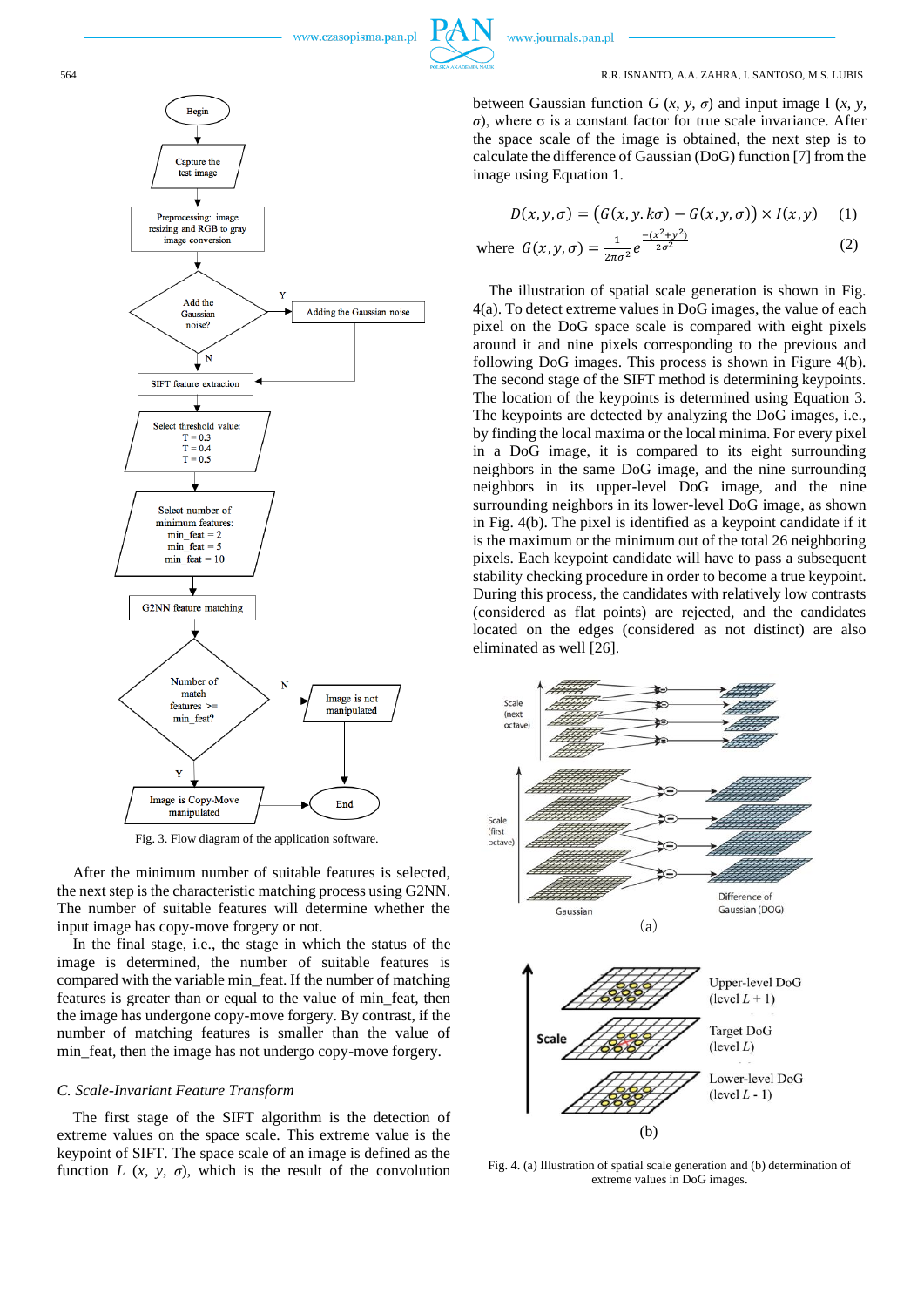www.journals.pan.pl

# DETERMINATION OF THE OPTIMAL THRESHOLD VALUE AND NUMBER OF KEYPOINTS IN SCALE … 565

The second stage of the SIFT method is determining keypoints. The location of the keypoints is obtained by Equation 3, where the keypoint value is obtained using Equation 4.

$$
\hat{x} = -\frac{\partial^2 D^{-1}}{\partial x^2} \frac{\partial D}{\partial x} \tag{3}
$$

$$
D(\hat{x}) = D + \frac{1}{2} \frac{\partial D^T}{\partial x} \hat{x}
$$
 (4)

To eliminate keypoints with low contrast, extreme values  $|D(\hat{x})|$  lower than a threshold value are removed. To eliminate the candidate keypoints that are unclear and located along the edge, a Hessian matrix of second-order **H** is used, as shown in Equation 5:

$$
\mathbf{H} = \begin{bmatrix} D_{xx} & D_{xy} \\ D_{xy} & D_{yy} \end{bmatrix} \text{ where } \frac{D_{xx} + D_{yy}}{D_{xx}D_{yy} - (D_{xy})^2} < \frac{(r+1)^2}{r}, \tag{5}
$$

where *r* is the threshold of the principal curvature allowed. The keypoint that has a principal curvature value greater than *r* will be omitted. The keypoints will be used are that after the keypoint candidates with low contrast, which are unclear and located along the edge, are removed.

The third stage of the SIFT method is orientation determination, which aims to obtain an invariant or unchanged characteristic after rotation treatment. Orientation determination is done using Equations 6 and 7.

$$
m(x,y)\sqrt{L(x+1,y)-L(x-1,y)+L(x,y+1)-L(x,y-1)}\qquad (6)
$$

$$
\theta(x, y) = \tan^{-1} \left( \frac{L(x, y+1) - L(x, y-1)}{L(x+1, y) - L(x-1, y)} \right) \tag{7}
$$

The final stage of the SIFT method is obtaining the keypoint descriptor. This stage is to transfer the detected key points and their neighboring pixels into specified feature descriptors. Descriptor is an orientation histogram with size of  $4 \times 4$  pixels. This histogram is calculated from the magnitude and orientation value of the sample in the region of  $16 \times 16$ around the keypoint. Magnitude is calculated by a Gaussian function with  $\sigma$  equal to one half the width of the descriptor. Taking a keypoint as the center, its keypoint-region is divided into  $4 \times 4 = 16$  square sub-regions on the Gaussian-filtered image hosting the target keypoint, as illustrated in Fig. 5(a) and Fig. 5(b). The gradient histogram of orientation is computed for each sub-region, and each histogram now has eight orientation bins as shown in Fig. 5(c). In other words, each bin covers 45°. There is a subtle detail—the gradient histograms of orientations are weighted by a Gaussian function as specified in Lowe's algorithm [7]. To achieve rotation invariance, the pixels within each sub-region are further rotated with the key-point orientation as we have computed previously. Overall, these 16 histograms will be represented by  $16 \times 8 = 128$  values [26].



Fig. 5. Generation of feature descriptor: (a) keypoint region around a key point (b) 4x4 sub-regions within a keypoint region (c) Gradient histogram of one sub-region.

# *D. Generalized 2 Nearest-Neighbor*

After the feature extraction process using the SIFT method is completed, the number of *n*-keypoints and their descriptors are obtained. The next step is inter-descriptor matching of each keypoint to identify the same segment in the test image. For example, the SIFT method is applied to a test image so that it produces a collection of keypoints  $X = \{x_1, x_2, ..., x_n\}$  with each descriptor  $\{f_1, f_2, ..., f_n\}$ . The 2 Nearest Neighbor (2NN) method is applied to each  $f_i$  of the keypoints. The match for each keypoint is identified using the 2NN method by finding the nearest neighbor between keypoint  $x_i$  and all  $(n - 1)$  other keypoints found in the test image [10]. The closest neighbor is the keypoint with the smallest Euclidean distance. The Euclidean distance is the most well-known tool for measuring similarity. *D* is defined as the similarity vector of the descriptor of a keypoint containing Euclidean distances sorted from the smallest to the largest with the descriptor of another keypoint. The function used to calculate Euclidean distance is expressed in Equation 8 [6].

$$
D = \{d_1, d_2, d_3, ..., d_{n-1}\}, \text{ where } d = \sqrt{(f_a - f_b)^2}
$$
 (8)

where *D* is the similarity vector of a keypoint, *d* is Euclidean distance of a descriptor,  $f_a$  is the descriptor vector of a keypoint,  $f_h$  is the descriptor vector of another keypoint, and *n* is the vector length of the test image descriptor.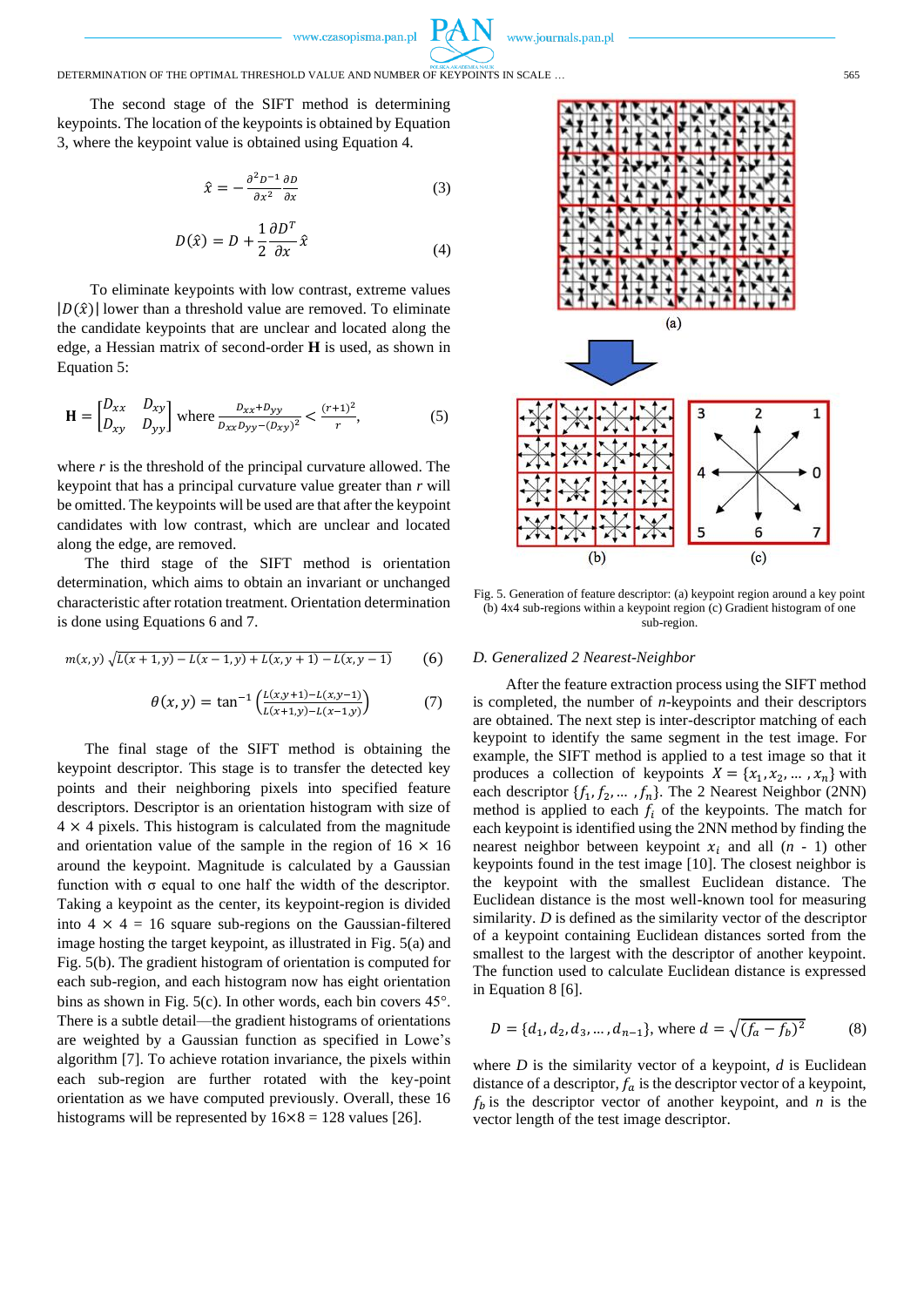

#### 566 R.R. ISNANTO, A.A. ZAHRA, I. SANTOSO, M.S. LUBIS

After the Euclidean distance is obtained, the next step is to calculate the operation of the division between the distance of the first and second closest neighbors. The results of the division are compared with the threshold value *T*. In this manner, the keypoint will be categorized as suitable if it meets the requirements [6], as follows:

$$
\frac{d_1}{d_2} < T \quad \text{where} \quad T \in (0,1) \tag{9}
$$

The 2NN matching method is unsuitable for detecting forgery in images with multiple duplicated regions because this method only evaluates the two closest neighbors at each keypoint. To overcome this problem, Amerini, Ballan, Caldelli, Bimbo, and Serra [9] proposed a new method, which is a development of the 2NN method called G2NN. In this method, the calculation  $d_1/d_2$  is repeated until the results obtained are greater than the threshold value. If the looping process stops at this value, then each keypoint with distance  $\{d_1, d_2, d_3, ..., d_k\}$ where  $1 \leq k < n$ , is grouped as a "match" [9].

## IV. TEST RESULTS AND ANALYSIS

#### *A. Supporting Devices*

The software used to simulate CMFD software on digital images is MATLAB R2016a. Meanwhile the hardware used is a personal computer with the following specifications:

- 1) Hardware: Laptop Lenovo Yoga IdeaPad 520, Intel Core i5-8250U Processor;
- 2) RAM 4GB DDR4;
- 3) Operating system: Microsoft Windows 10 Home.

#### *B. Testing without Gaussian Noise*

Testing without Gaussian noise involves testing images with variations in the use of the threshold value *T* and the number of keypoints in test images without Gaussian noise. The use of Gaussian noise was proposed in the research conducted by Farooque and Rohankar [21]. A total of 20 images were tested, with variations of the minimum number of keypoints, i.e., 2, 5, and 10, and variations of the threshold value T, i.e., 0.3, 0.4, and 0.5. Table I shows the results of detection accuracy testing without Gaussian noise. Meanwhile, Figure 6 shows the graph of the results of the test shown in the table.

| Minimum number of<br>matching keypoints | Threshold value T | Accuracy rate $(\% )$ |
|-----------------------------------------|-------------------|-----------------------|
| $\mathcal{D}_{\mathcal{L}}$             | 0.3               | 90                    |
|                                         | 0.4               | 100 <sup>1</sup>      |
|                                         | 0.5               | 90                    |
|                                         | 0.3               | 60                    |
|                                         | 0.4               | 85                    |
|                                         | 0.5               | 85                    |
| 10                                      | 0.3               | 55                    |
|                                         | 0.4               | 65                    |
|                                         | 0.5               | 80                    |

TABLE I DETECTION ACCURACY TESTING WITHOUT GAUSSIAN NOISE

<sup>1</sup>The best results

Figure 6 shows that the results of testing images with a minimum number of suitable features of two characteristics and variations of the threshold value  $T = 0.4$  have the highest accuracy value of 100%. From this table, the average of accuracy rate from 9 observation is 78.89%. This accuracy value can be compared with that obtained by Amerini, Ballan, Caldelli, Bimbo, and Serra [9] using a SIFT-based forensic method. They claimed that the true positive rate (TPR) of gamma correction processing is 99.37%, whereas the TPR of both JPEG and SNR (dB) processing is 100% [26].



Figure 6. Graph of detection accuracy testing without Gaussian noise.

The highest accuracy of 100% reached with variations of the threshold value  $T = 0.4$  can be compared with the results of the research conducted by Wang, Zhang, and Zhou [27]. They used an image CMFD scheme based on Accelerated-KAZE (A-KAZE) and SURF. Their experimental results indicated that the performance of the proposed scheme is superior to that of other tested CMFD methods [28]. However, they did not state the highest accuracy level of their proposed scheme. Variations of the threshold values  $T = 0.3$  and  $T = 0.5$  have the same accuracy value of 90%. The results of testing images with a minimum number of characteristics matching as many as five features and variations of the threshold values  $T = 0.4$  and  $T = 0.5$  have an accuracy value of 85%.

The highest accuracy of 100% reached in this research also can be compared with the results of the research conducted by Prakash, Panzade, Om, and Maheshkar [28]. They proposed a keypoint-based CMFD technique, which is a combination of A-KAZE and SIFT. Their experimental results showed that their proposed method can detect the duplicated regions even if the image is post-processed with scaling, rotation, noise, and JPEG compression operations [28]. However, they did not state the highest accuracy level of their proposed technique.

Variations of threshold value  $T = 0.3$  have the lowest accuracy value of 60%. The results of testing images with a minimum number of features matching as many as 10 features and variations of the threshold value  $T = 0.5$  have the highest accuracy value that is equal to 80%. Variations of the threshold value  $T = 0.3$  have an accuracy value of 55%, and variations of the threshold value  $T = 0.4$  have an accuracy value of 65%. Figure 7 shows an example of forgery detection in an image without Gaussian noise.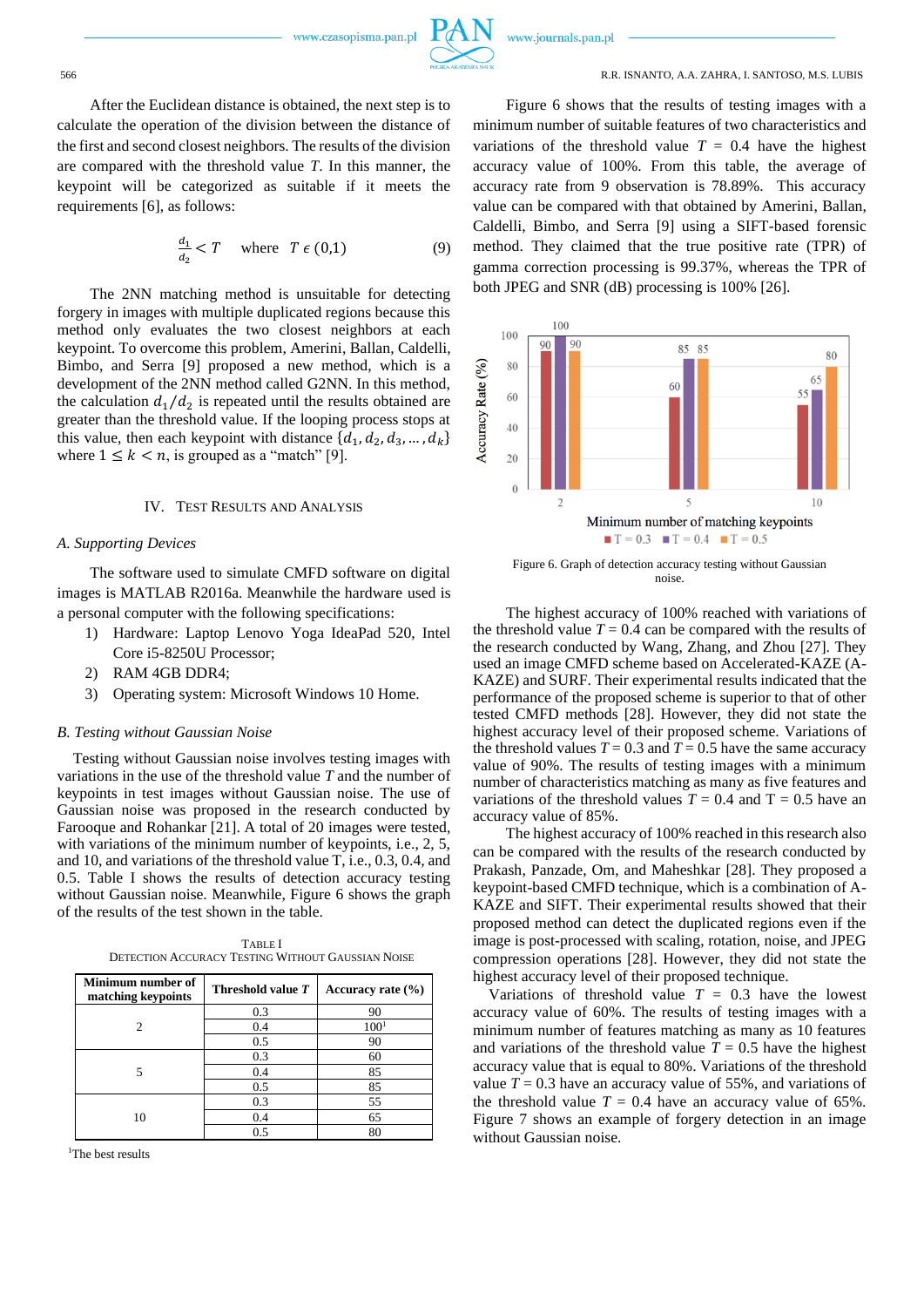

DETERMINATION OF THE OPTIMAL THRESHOLD VALUE AND NUMBER OF KEYPOINTS IN SCALE ... 557



Figure 7. Detection results of test image without Gaussian noise

#### *C. Testing with Gaussian Noise*

Testing with Gaussian noise involves testing images with variations in the use of the threshold value *T* and the minimum number of keypoints in test images with Gaussian noise. As mentioned previously, the use of Gaussian noise was proposed in the research conducted by Farooque and Rohankar [21]. A total of 20 images were tested, with variations of the number of keypoints. i.e., 2, 5, and 10, and variations of the threshold value *T*, i.e., 0.3, 0.4, and 0.5. Table II shows the accuracy percentage for the detection of test images with Gaussian noise. Meanwhile, Figure 8 shows the graph of the results of the test shown in the table.

TABLE II ACCURACY PERCENTAGE FOR THE DETECTION OF TEST IMAGES WITH GAUSSIAN NOISE

| Minimum number of<br>matching keypoints | Threshold value T | Accuracy rate $(\% )$ |
|-----------------------------------------|-------------------|-----------------------|
| 2                                       | 0.3               | 50                    |
|                                         | 0.4               | $65^{1}$              |
|                                         | 0.5               | $65^{1}$              |
| 5                                       | 0.3               | 30                    |
|                                         | 0.4               | 40                    |
|                                         | 0.5               | 55                    |
| 10                                      | 0.3               | 30                    |
|                                         | 0.4               | 40                    |
|                                         | 0.5               | 40                    |

<sup>1</sup>The best results

Figure 8 shows that the results of testing images with a minimum number of suitable features of two characteristics and variations of the threshold value  $T = 0.3$  have the lowest accuracy value of 50%. Variations of threshold values  $T = 0.4$ and  $T = 0.5$  have an accuracy value of 65%. The results of testing images with a minimum number of suitable features matching as many as five features and variations on the threshold value  $T = 0.3$  have an accuracy value of 30%. Meanwhile, variations of the threshold value  $T = 0.4$  have an accuracy value of 40% and variations of the threshold value *T* = 0.5 have the highest accuracy value of 55%. The results of testing images with a minimum number of characteristics matching as many as 10 features and variations of the threshold value  $T = 0.4$  and  $T = 0.5$  have the same accuracy value that is equal to 40%. Variation of the threshold value  $T = 0.3$  have the lowest accuracy value of 30%. Compared with the results of the research conducted by Elaskily et al. [29], the results of this research have a lower accuracy level. They claimed that the best result occurs when Gaussian noise with gamma correction processing is applied to the image, with TPR of 100% and false positive rate of 7.14% [29]. However, we cannot conclude that our results are worse because, in fact, the test images used and the conditions applied are different from those of Elaskily et al. [29].



Figure 8. Graph of accuracy percentage for the detection of test images with Gaussian noise

The accuracy of testing with Gaussian noise is relatively lower than the accuracy of testing without Gaussian noise. This finding can be attributed to the fact that Gaussian noise leads to suboptimal operation of the SIFT algorithm, which is a keypoint-based algorithm, because the keypoints that can be detected become undetectable, resulting in the lower number of traits obtained from test images with Gaussian noise than test images without Gaussian noise. Figure 9(a) shows an example of an image that has Gaussian noise, whereas Fig. 9(b) shows an example of its detection results.

# *D. Discussion*

Furthermore, our experiment to combine the SIFT and G2NN (shortnamed SIFT-G2NN from now on) is compared with other efforts from some researchers. Following are a few publications from other authors which we summarize the results of their experiments.

According to Wu, Abd-Almageed, and Natarajan who introduced BusterNet, a two-branch DNN (deep neural network architecture), they claimed that the accuracy of the proposed BusterNet jumps to 77.49% [30]. Whereas, D'Amiano, Cozzolino, Poggi, and Verdoliva had proposed a PatchMatch based dense-field algorithm for video copy-move detection and localization. Their experimental results show that the proposed method to detect and localize video copy-moves with good accuracy even in adverse conditions [31], without declaring specific number to indicate the accuracy level.

In their publication on CMFD based on PatchMatch. Cozzolino, Poggi, and Verdoliva declared that their experiment results show the proposed technique to perform almost uniformly all tested reference techniques in terms of both accuracy and speed. The basic PatchMatch implemented in RGB pixels (B-PM + RGB) provides a very good performance in general, with  $F = 0.906$  in case of simple translation [32]. While, in their paper on CMFD based on polar cosine transform (PCT) and appropriate nearest neighbour searching and accomplished by means of locality-sensitive hashing (LSH), Li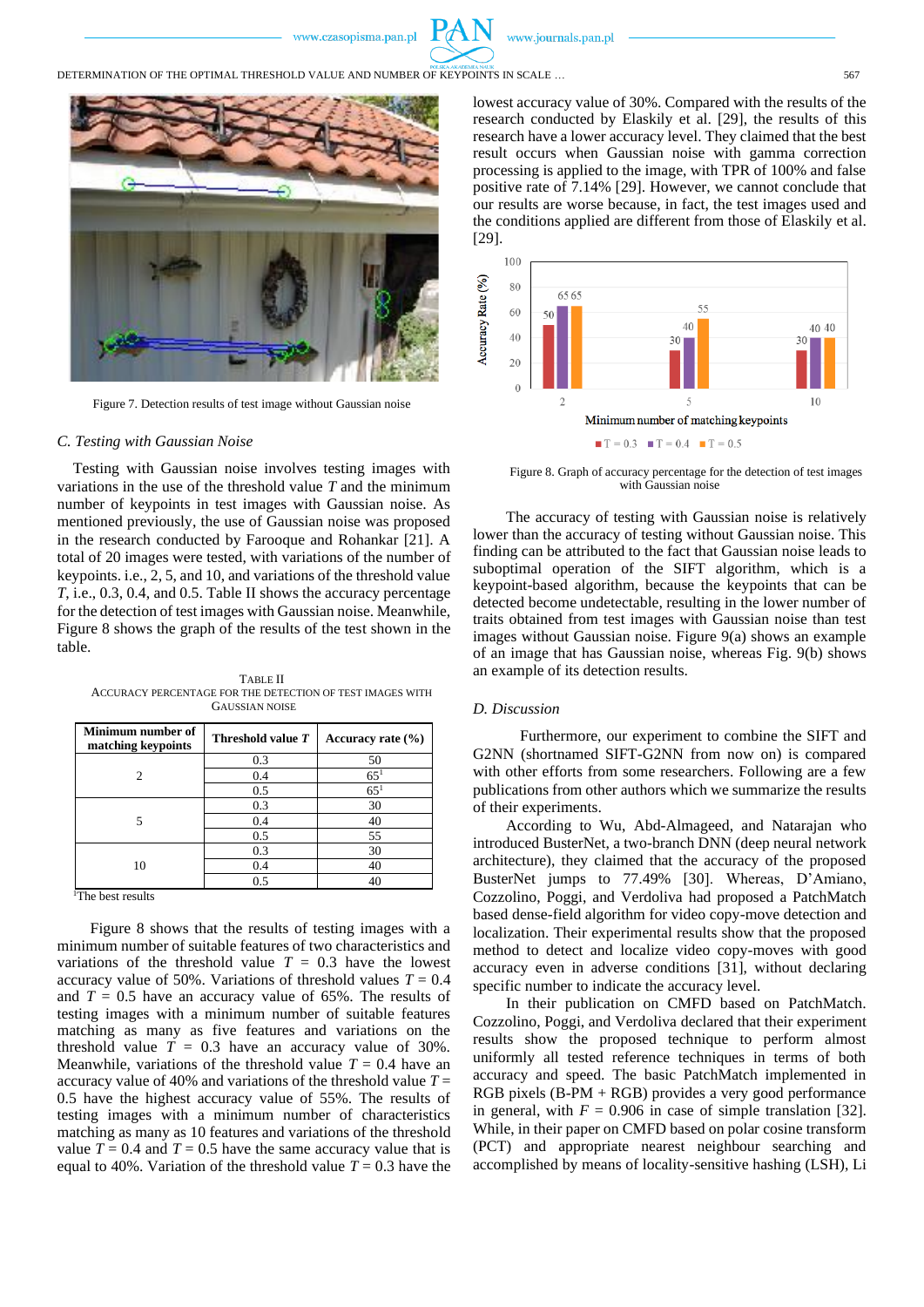

#### 568 R.R. ISNANTO, A.A. ZAHRA, I. SANTOSO, M.S. LUBIS

declared that the proposed algorithm has a precision of 0.98, higher than that of Zernike-CMFD that has a precision of 0.92 [33]. We shortname the algorithm as PCT-LSH.





Fig. 9. Detection process on a noisy image: (a) an example of an image with Gaussian noise; (b) detection result of an image with Gaussian noise*.*

In another publication, Cozzolino, Poggi, and Verdoliva proposed a new algorithm named PatchMatch (PM) for the accurate detection and localization of copy-move forgeries,

based on rotation invariant features computed densely on the image. With all features, the proposed technique behaves very well on rigid copy-moves, with *F*-measure going from 0.9 for Fourier-Mellin Transform (FMT) to 0.94 for Zernike-polar [34]. The method for detecting copy-move forgery also had been introduced by Bayram, Sencar, andd Memon. Their experimental results show that the proposed features can detect duplicated region in the images very accurately, even when the copied region was undergone severe image manipulations [35]. Again, in this paper, the authors did not declare what specific number to indicate the accuracy level.

Marra, Gragnaniello, Verdoliva, and Poggi had worked on research on a full-image full-resolution end-to-end-trainable convolutional neural network (CNN) framework for image forgery detection. They also claimed that the experiments on widespread image forensics datasets prove the good performance of the proposed approach, which largely outperforms all baselines and all reference methods. They compute the area under the ROC curve (AUC) as a synthetic measure of performance. Over the whole dataset, the best AUC, obtained with E2E-Fusion (end-to-end fusion), grows from 0.846 to 0.932 on NC2017 [36]. In another experiment, Li, Li, Yang, and Sun proposed a scheme to detect the copy-move forgery in an image, mainly by extracting the keypoints for comparison. The experimental results prove the good performance of the proposed scheme via comparing it with the state-of-the-art schemes on the public databases. In this research, false positive rate (FP) is  $17/48 = 0.354$ , better than the other experiments using SIFT which results in  $FP = 9/48$  = 0.188 or SURF with  $TP = 8/48 = 0.167$  [37].

We conclude the above results in Table III. From 9 (nine) algorithms observed, there are only 6 (six) algorithms that declared their numerical results.

| <b>Algorithm</b>    | <b>Test results</b>               | <b>Conditions</b>                                                                                                                |
|---------------------|-----------------------------------|----------------------------------------------------------------------------------------------------------------------------------|
| BusterNet [31]      | $Accuracy = 77,49\%$              | Overall accuracy is the ratio of corrected samples to total samples [31]                                                         |
| $B-PM+RGB$ [33]     | $FM = 0.906 = 90.6\%$             | $FM = F$ -measure = $2TP/(2TP + FN + FP)$ , where $TP =$ true positive, $FN =$<br>false negative, and $FP = false$ positive [33] |
| <b>PCT-LSH [34]</b> | Precision = $0.98 = 98\%$         | Precision = (Forged Region $\cap$ Detected Region)/Detected Region [34]                                                          |
| PM [35]             | <i>F</i> -measure = $0.94 = 94\%$ | $F = 2TP/(2TP + FN + FP)$ ; where $TP =$ true positive, $FN =$ false negative, and<br>$FP = false$ positive [35]                 |
| <b>CNN</b> [37]     | $AUC = 0.932 = 93.2\%$            | AUC is the area under the ROC curve; as a synthetic measure of performance<br>[37]                                               |
| Proposed method:    | Average accuracy                  | Accuracy is the ratio of corrected samples to total samples; The highest                                                         |
| SIFT-G2NN           | $= 78.89\%$                       | accuracy of 100% reached with variations of the threshold value $T = 0.4$                                                        |

TABLE III TEST RESULTS ON SOME CMFD ALGORITHMS

From Table III it can be seen that the test results above are from different measurement parameters. Two algorithms: BusterNet and SIFT-G2NN use accuracy measurements with the same formula. From the two algorithms, it can be shown that the proposed method SIFT-G2NN has an accuracy rate of 78.89%, slightly higher than BusterNet which has an accuracy of 77.49% [30]. Thus, the SIFT-G2NN algorithm yields slightly improved results compared to the BusterNet algorithm.

Two other algorithms:  $B-PM + RGB$  [32] and PM [34] use the same size, i.e., F-measure, which is obtained by the same formula. While the other 2 (two) algorithms use different measures. The PCT-LSH algorithm uses a precision measure

[33], while CNN uses an AUC measure, which is the area under the ROC curve [36].

#### V. CONCLUSION

The experimental results show that the detection accuracy decreases when the image has Gaussian noise. Simulations of CMFD without Gaussian noise achieve the highest accuracy with a value of 100% at a threshold value  $T = 0.4$  and a minimum number of traits or keypoints of 2. At this scheme, it can be shown that the proposed method SIFT-G2NN has an average accuracy rate of 78.89%, slightly higher than BusterNet which has an accuracy of 77.49%. Simulations of CMFD with